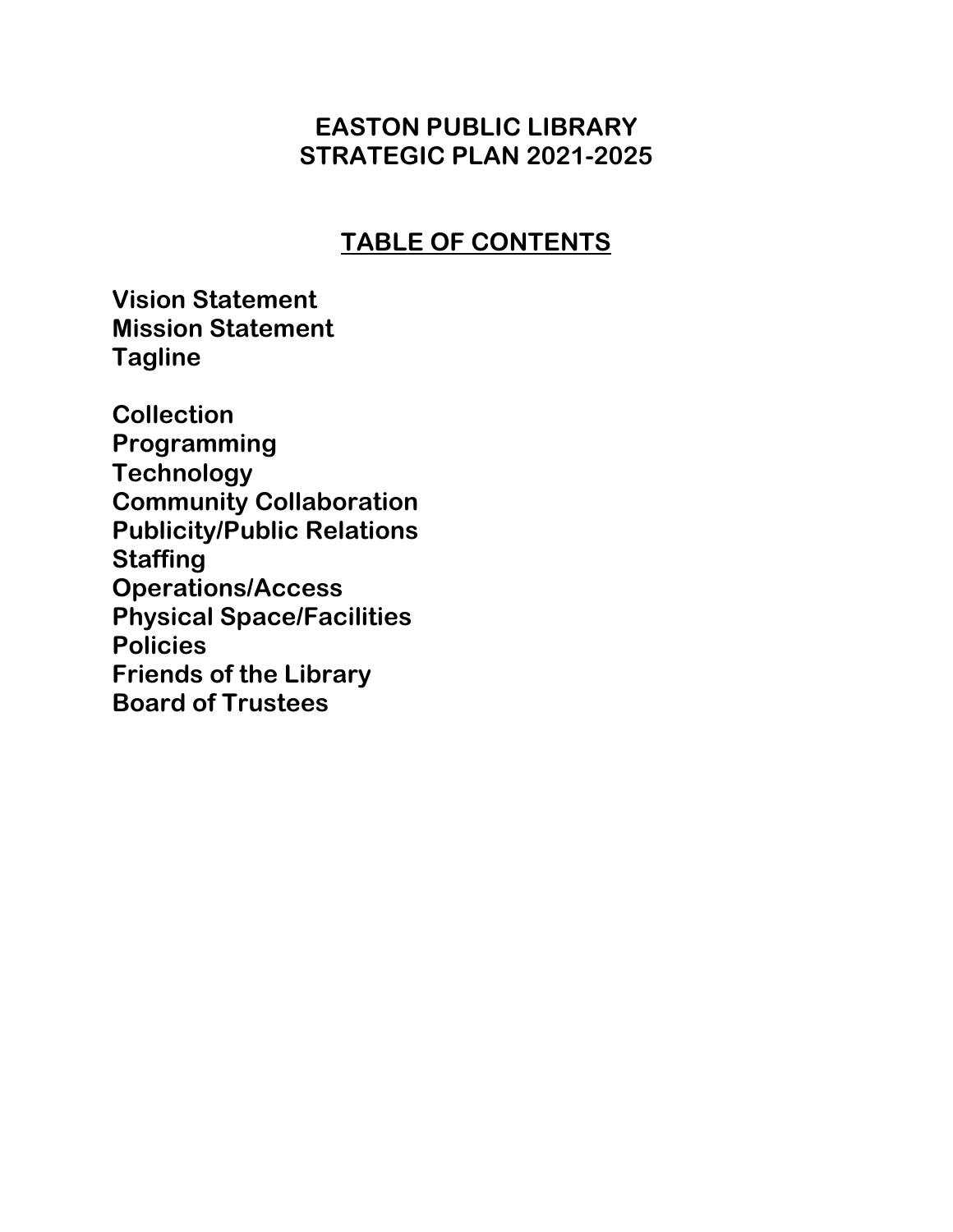#### **VISION STATEMENT**

**To be the welcoming heart of our community, where all people can find a safe space to learn, discover, create, connect, and share ideas**

#### **MISSION STATEMENT**

**To advance literacy, foster creativity, and enhance lives by connecting people with the world of ideas and information, while remaining responsive to the community**

#### **TAGLINE A Space For All**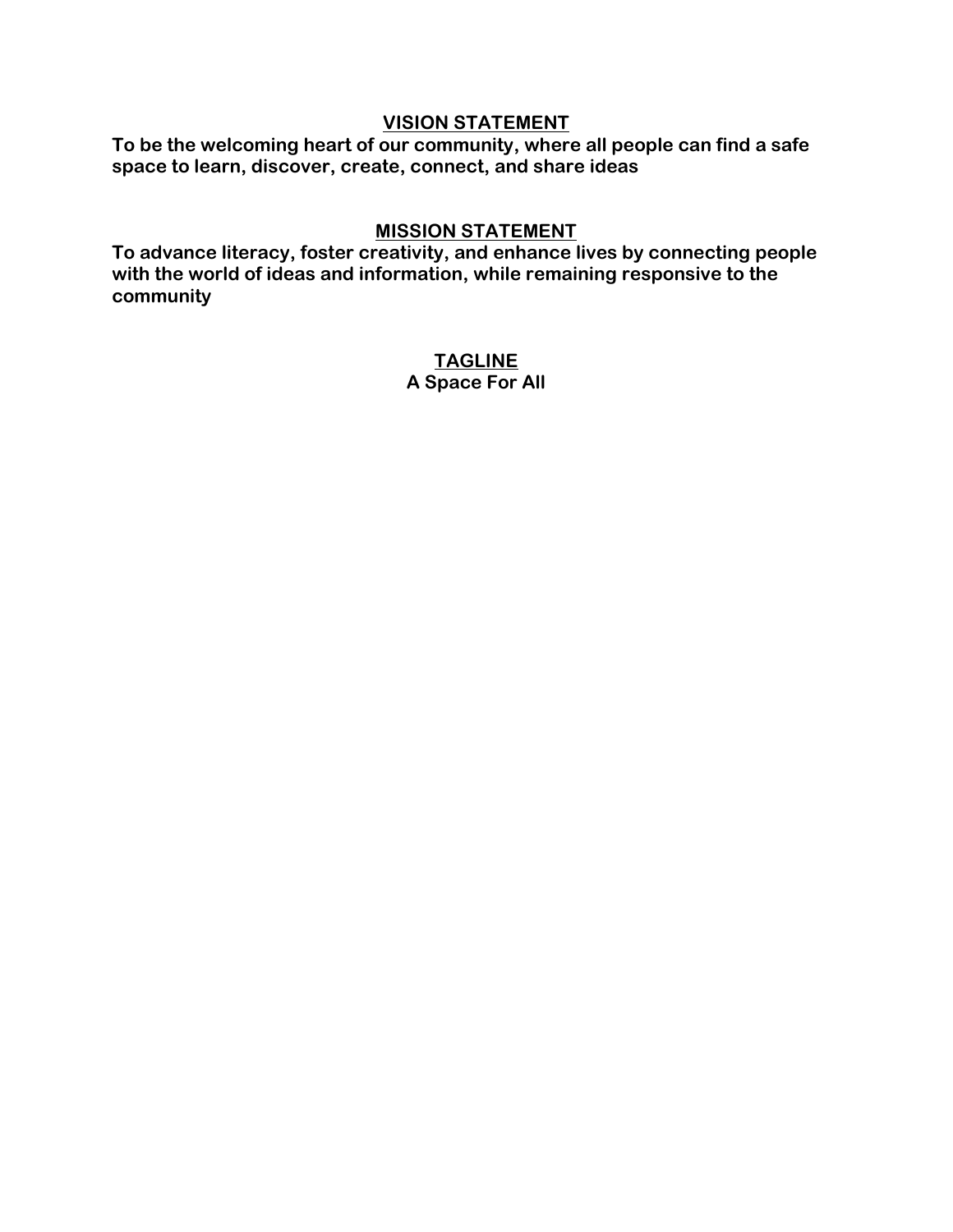## **COLLECTION**

**Goal: To maintain a collection of print, media, and digital materials that is up-todate, well-organized, and relevant to the community**

**Activities:**

**1. Respond to patron requests for specific materials or formats**

**2. Acquire materials that are high in popular demand and that address topics that are especially relevant to this unique community (e.g. farming, rural issues, etc.)**

**3. Acquire materials created by local residents**

**4. Remove materials from the collection that contain outdated or inaccurate information, or materials whose circulation activity is very low**

**5. Feature materials in timely and relevant displays**

**6. Reassess the physical arrangement of materials on a regular basis, in an effort to present the collection to patrons in the best way possible**

## **PROGRAMMING**

**Goal: To present a wide variety of programs (both virtual and in person) to all ages of the population to fulfill their educational, cultural, and entertainment needs**

**Activities:**

**1. Respond to patron ideas and requests for specific types of programs**

**2. Continue to offer early literacy programs for young children that include music, movement, stories, crafts, and other manipulative activities**

**3. Offer programs for school-age children that support and enhance their school curriculum**

**4. Offer groups for teens and tweens in which they are encouraged to give input regarding Library materials and programs**

**5. Offer STEM and STEAM programs in the Innovation Space**

**6. Add to the Innovation Space's resources on a regular basis**

**7. Support high school students and their study habits by offering Exam Study Nights**

**8. Develop a series of programming for "new adults" (people in their 20s)**

**9. Offer a carefully selected variety of adult programs that are relevant to the community**

**10. Host a yearly One Book/One Town Community Read event every winter, and reach out to other Town partners for help with promotion**

**11. Engage the community by offering remote, hands-on activities (e.g. graband-go crafts, cards for seniors, etc.)**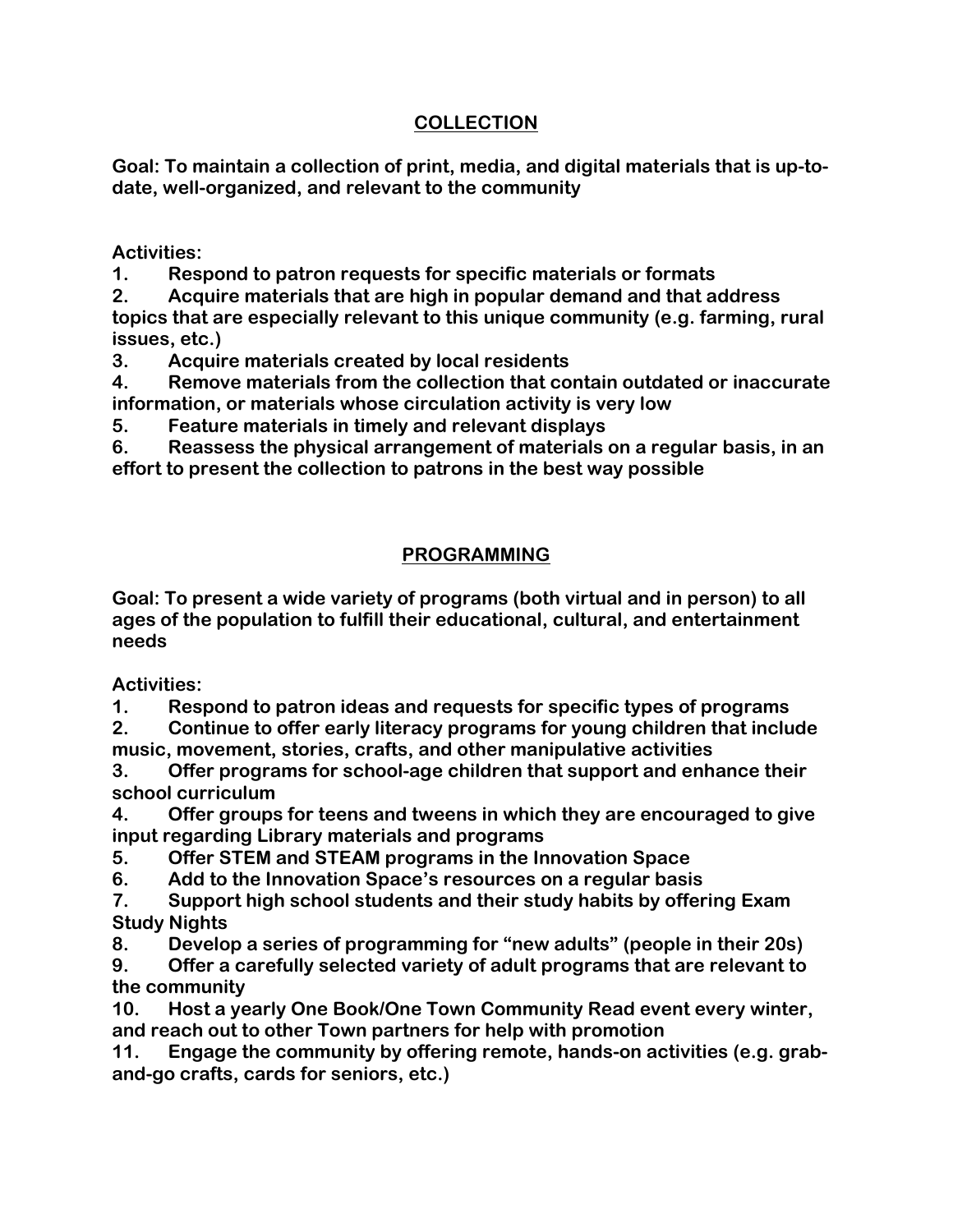#### **TECHNOLOGY**

**Goal: To provide reliable, secure, and current technology access to the community**

**Activities:**

- **1. Replace 4-5 computers per year as budget allows**
- **2. Add to the Innovation Space's technology on a regular basis**
- **3. Invest in new technologies for the collection (e.g. Playaways, Launchpads)**
- **4. Keep current with computer software and security**

**5. Provide technology instruction and support, through both one-on-one and group settings**

## **COMMUNITY COLLABORATION**

**Goal: To engage in community outreach which strengthens relationships with other Town stakeholders, and to collaborate with other Town organizations and departments in an effort to pool resources and eliminate duplication of efforts**

**Activities:**

**1. Keep in close communication with schools regarding curriculum support, supplementary online resources, the Summer Reading program, and other opportunities for partnerships**

**2. Partner with Park & Recreation Department and Easton Community Center to co-sponsor programs**

**3. Continue to work with the Easton Arts Council to house their art exhibits and provide a venue for their events, including the Annual Classic Film Series**

**4. Partner with the Easton Senior Center and the Municipal Agent for the Aging to promote and deliver Library resources and services to the senior population**

**5. Partner with the Easton Garden Club to maintain the Library's Pollinator Garden and promote the Pollinator Pathways Program**

**5. Provide volunteering opportunities for the Easton-Redding chapter of National Charity League and for teens who need to earn Community Service hours**

**6. Offer opportunities for Girl Scouts and Boy Scouts to earn badges through participating in Library programs and activities**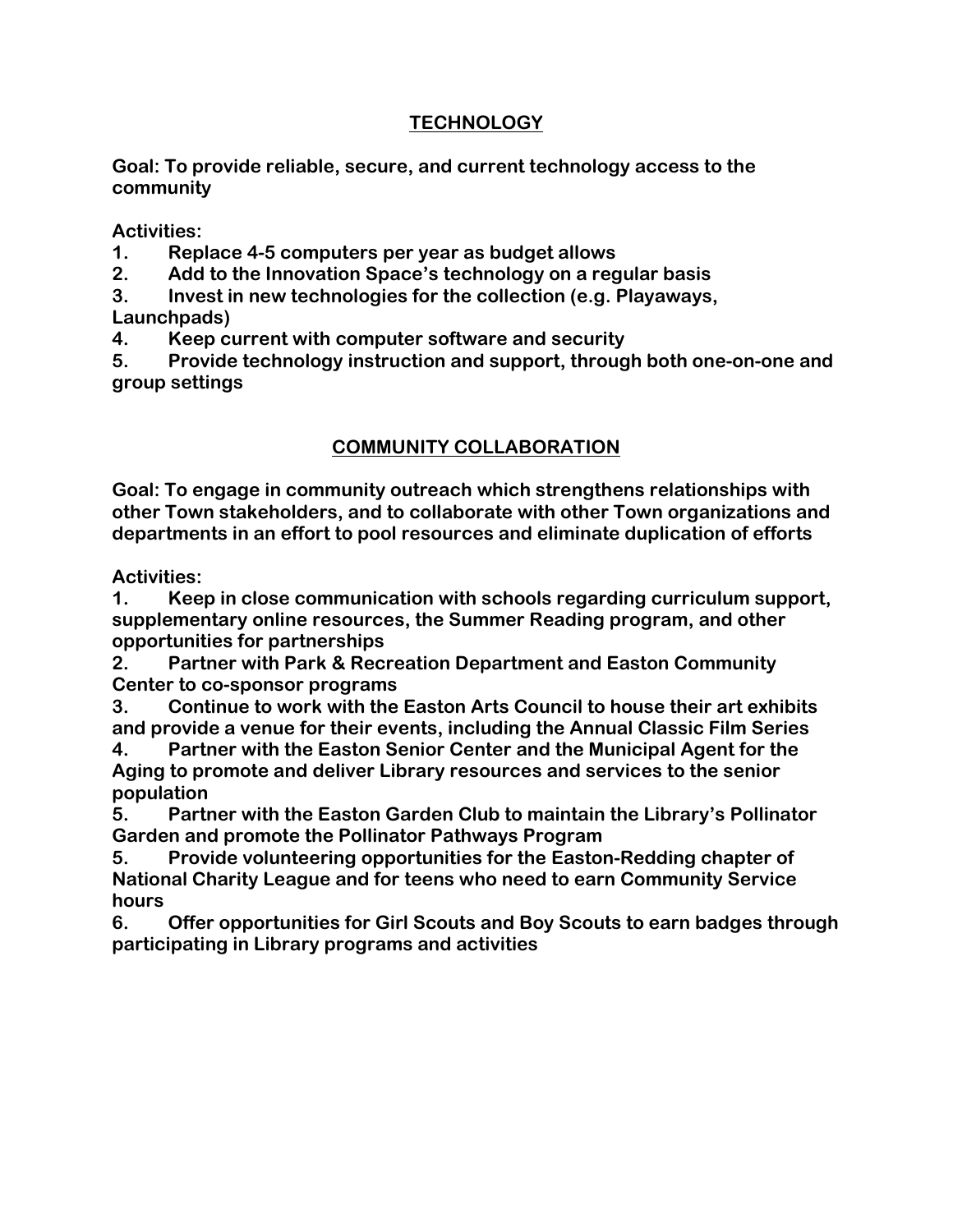### **PUBLICITY/PUBLIC RELATIONS**

**Goal: To utilize all possible channels to market the Library's collection, programs, and services**

**Activities:**

**1. Continually reassess Library website for aesthetics, ease of use, and presentation of information**

**2. Submit weekly articles to be published in the online Easton Courier and Hello Easton regarding Library news and events**

**3. Submit upcoming Library programs to the Easton Courier and Easton Neighbors**

**4. Continue to publish (in both print and digital forms) a quarterly newsletter, which includes information on the collection, programs, events, collaborations, fundraising, staff news, and other Library-related information**

**5. Continue to send out weekly or bi-weekly email blasts, targeted to different age groups, informing patrons of upcoming programs**

**6. Submit special programs to the Connecticut Post's weekend programming section**

**7. Send out welcome packages to new Easton residents**

**8. Seek permission to set up an Information Table at Town events**

**9. Create and post videos on a regular basis, highlighting our collection, services, and programs**

**10. Post events to Facebook and Instagram 5-7 times per week**

**11. Look into posting promotional videos on Channel 79**

## **STAFFING**

**Goal: To ensure a well-trained, knowledgeable, responsive, and friendly Library staff**

**Activities:**

**1. Hold an annual Staff Development Day in late August that includes informational speakers, team-building activities, and opportunities for staff input and feedback**

**2. Encourage staff members to take advantage of training, webinars, workshops, conferences, and other opportunities for professional development**

**3. Set up staff training regarding Easton history and other Town departments' services**

**4. Meet with each staff member twice a year for an informal chat, to discuss progress, goals, and concerns**

**5. Launch a "Caught Doing Something Good" program, in which all staff members are encouraged to submit examples of co-workers doing a great job or performing an act of kindness**

**6. Analyze and update current job descriptions**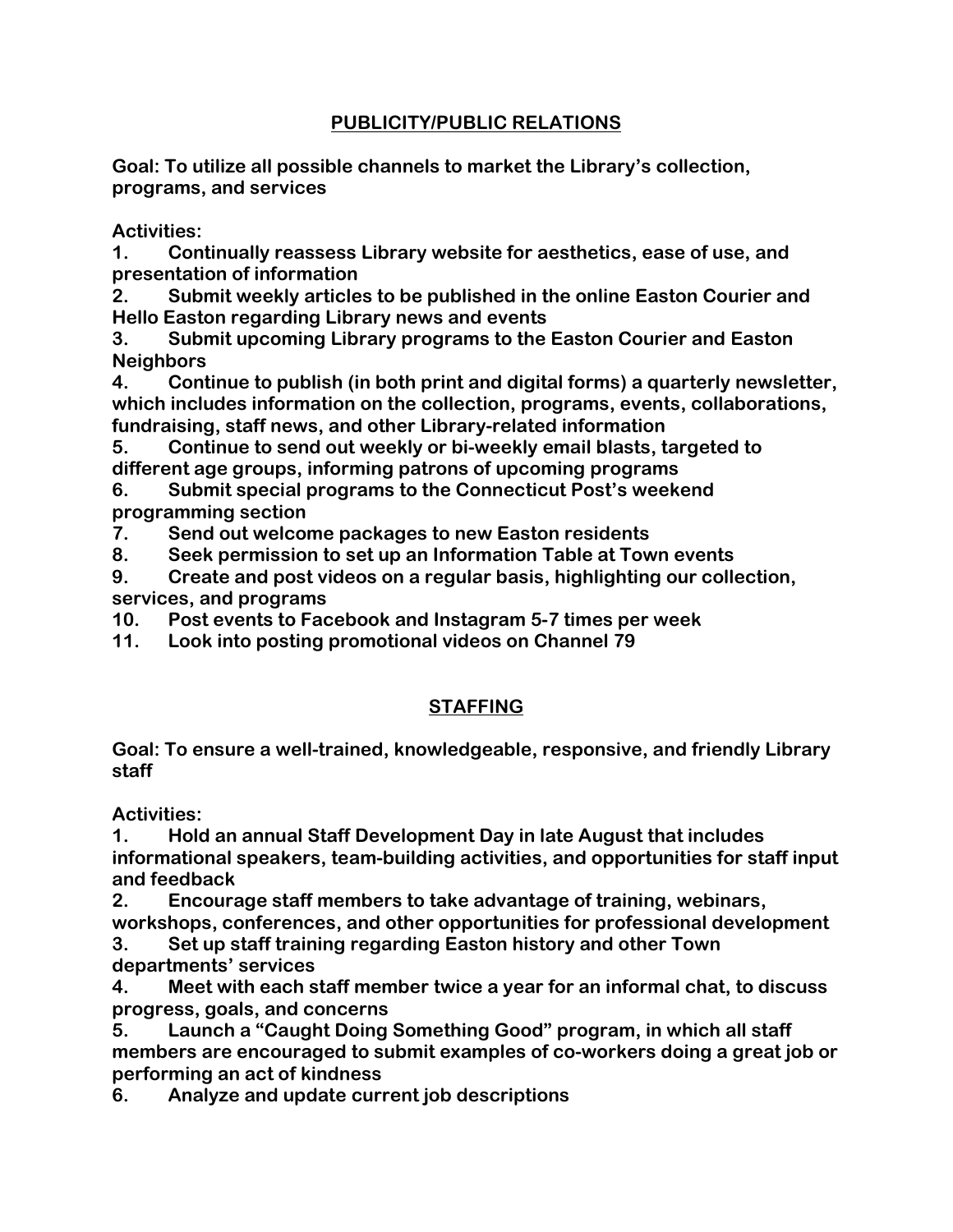**7. Explore the possibility of a shared IT position with other Town departments**

#### **OPERATIONS/ACCESS**

**Goal: To ensure that all of the Library's processes and procedures are as efficient as possible, while always keeping in mind the Library's mission of servicing the community**

**Activities:**

- **1. Continually analyze and reassess Library processes and procedures**
- **2. Attempt to obtain funding to increase weekend hours**
- **3. Move from a temporary fine-free status to a permanent one**

## **PHYSICAL SPACE/FACILITIES**

**Goal: To ensure a clean, safe, welcoming, aesthetically pleasing, and wellorganized space in which patrons can easily navigate the space and find what they are looking for**

**Activities:**

- **1. Conduct a building audit in regard to ADA requirements**
- **2. Continually reassess the arrangement of Library materials**
- **3. Revisit the Children's Expansion Project with the goal of altering the plan**
- **or embarking on the original construction project**
- **4. Explore funding options for the construction of private study rooms**

## **POLICIES**

**Goal: To ensure that all Library policies are brought up to date**

**Activities:**

- **1. Analyze and update each policy**
- **2. Conduct a staff training session regarding the newly updated policies**